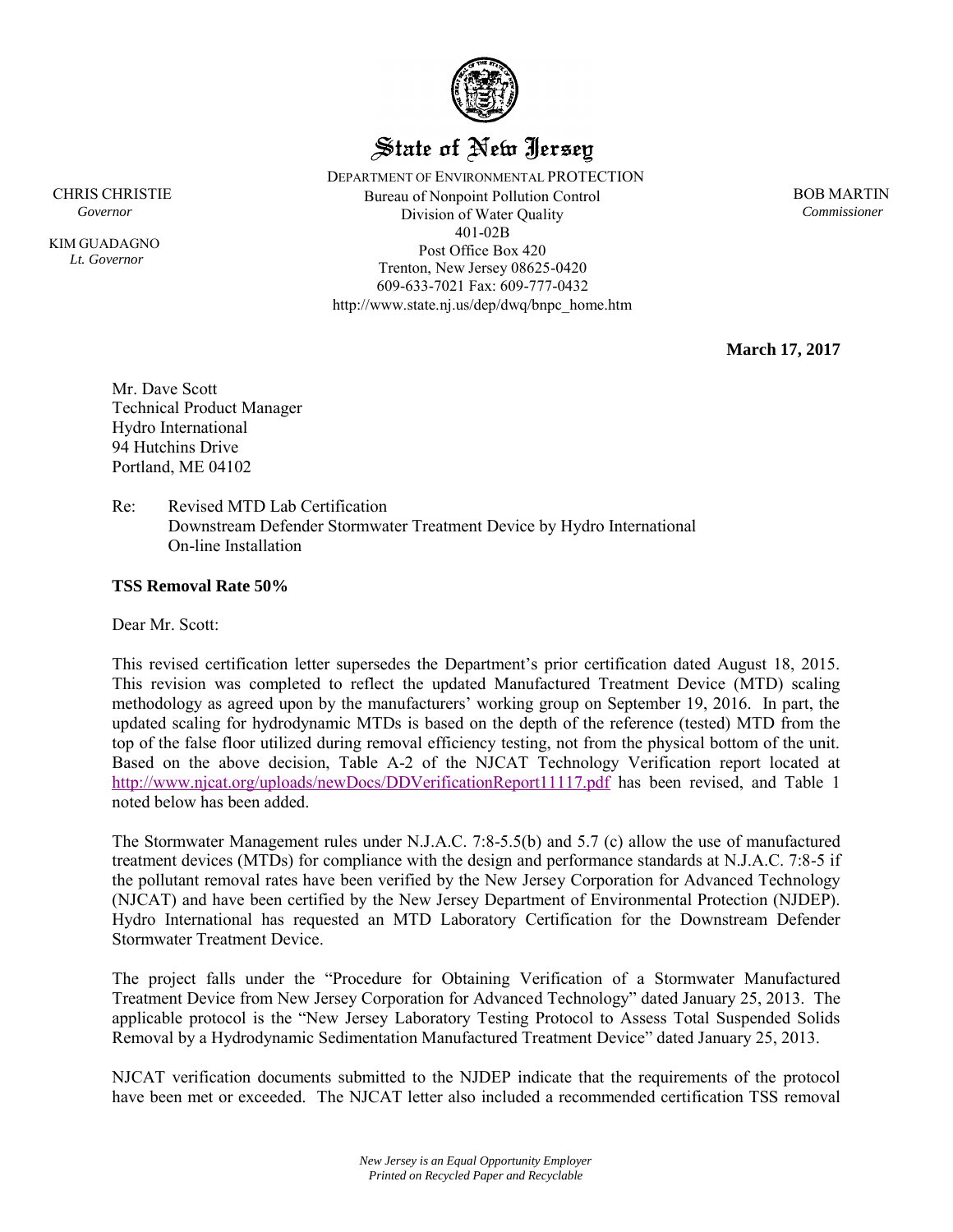rate and the required maintenance plan. The NJCAT Verification Report dated August 2015 (Revised January 2017) with the Verification Appendix for this device is published online at [http://www.njcat.org/verification-process/technology-verification-database.html.](http://www.njcat.org/verification-process/technology-verification-database.html)

**The NJDEP certifies the use of the Downstream Defender Stormwater Treatment Device by Hydro International at a TSS removal rate of 50% when designed, operated and maintained in accordance with the information provided in the Verification Appendix and the following conditions:**

- 1. The maximum treatment flow rate (MTFR) for the manufactured treatment device (MTD) is calculated using the New Jersey Water Quality Design Storm (1.25 inches in 2 hrs) in N.J.A.C. 7:8-5.5.
- 2. The Downstream Defender Stormwater Treatment Device shall be installed using the same configuration reviewed by NJCAT and shall be sized in accordance with the criteria specified in in item 6 below.
- 3. This Downstream Defender Stormwater Treatment Device cannot be used in series with another MTD or a media filter (such as a sand filter), to achieve an enhance removal rate for total suspended solids (TSS) removal under N.J.A.C. 7:8-5.5.
- 4. Additional design criteria for MTDs can be found in Chapter 9.6 of the New Jersey Stormwater Best Management Practices (NJ Stormwater BMP) Manual which can be found on-line at [www.njstormwater.org.](http://www.njstormwater.org/)
- 5. The maintenance plan for a site using this device shall incorporate, at a minimum, the maintenance requirements for the Downstream Defender Stormwater Treatment Device, which is attached to this document. However, it is recommended to review the maintenance manual at [https://hydro-int.com/sites/default/files/operations\\_maintenance\\_manual.pdf](https://hydro-int.com/sites/default/files/operations_maintenance_manual.pdf) for any changes to the maintenance requirements.
- 6. Sizing Requirements:

The example below demonstrates the sizing procedure for the Downstream Defender Stormwater Treatment Device:

Example: A 0.25-acre impervious site is to be treated to 50% TSS removal using a Downstream Defender Stormwater Treatment Device. The impervious site runoff (Q) based on the New Jersey Water Quality Design Storm was determined to be 0.79 cfs.

Maximum Treatment Flow Rate (MTFR) Evaluation:

The site runoff (Q) was based on the following: time of concentration = 10 minutes i=3.2 in/hr (page 5-8, Fig. 5-3 of the NJ Stormwater BMP Manual) c=0.99 (runoff coefficient for impervious) Q=ciA=0.99x3.2x0.25=0.79 cfs

Given the site runoff is 0.79 cfs and based on Table 1 below, the Downstream Defender Model 4 ft with a MTFR of 1.12 cfs would be the smallest model approved that could be used for this site that could remove 50% of the TSS from the impervious area without exceeding the MTFR.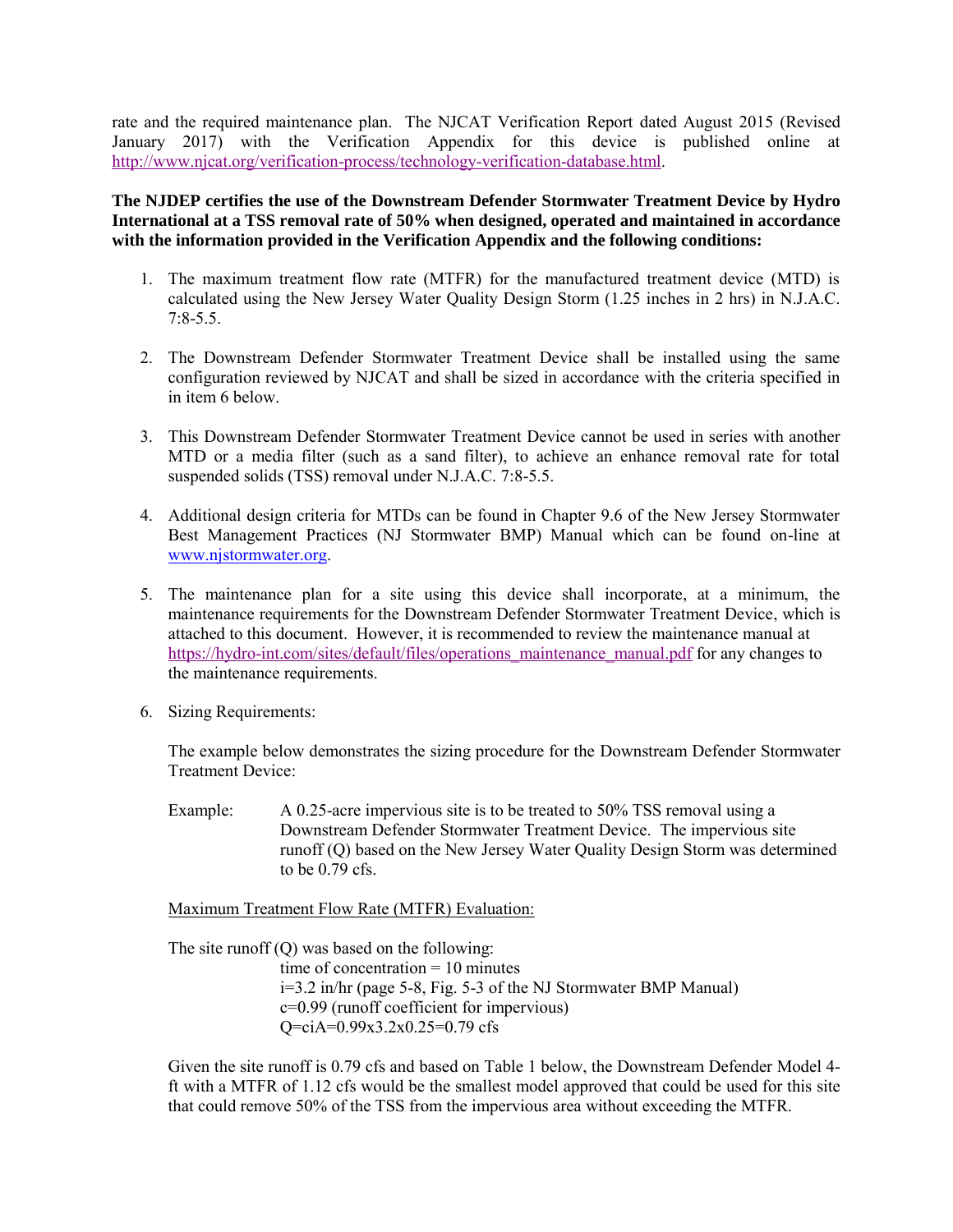The sizing table corresponding to the available system models is noted below. Additional specifications regarding each model can be found in the Verification Appendix under Table A-1 and Table A-2.

| Model    | Manhole           | Treatment         | <b>Maximum Treatment</b> |  |
|----------|-------------------|-------------------|--------------------------|--|
|          | Diameter          | Chamber Depth     | Flowrate, MTFR           |  |
|          | (f <sub>t</sub> ) | (f <sub>t</sub> ) | (cfs)                    |  |
|          |                   |                   |                          |  |
| 4-ft     |                   | 3.33              | 1.12                     |  |
| $6-ft$   | h                 | 4.83              | 2.52                     |  |
| $8-ft$   | 8                 | 6.42              | 4.49                     |  |
| $10$ -ft | 10                | 7.92              | 7.00                     |  |
| $12-ft$  |                   | 9.42              | 10.08                    |  |

Table 1 Downstream Defender Models

Be advised a detailed maintenance plan is mandatory for any project with a Stormwater BMP subject to the Stormwater Management Rules, N.J.A.C. 7:8. The plan must include all the items identified in the Stormwater Management Rules, N.J.A.C. 7:8-5.8. Such items include, but are not limited to, the list of inspection and maintenance equipment and tools, specific corrective and preventative maintenance tasks, indication of problems in the system, and training of maintenance personnel. Additional information can be found in Chapter 8: Maintenance and Retrofit of Stormwater Management Measures.

If you have any questions regarding the above information, please contact Mr. Shashi Nayak of my office at (609) 633-7021.

Sincerely,

James J. Murphy, Chief

Bureau of Nonpoint Pollution Control

Attachment: Maintenance Plan

C: Chron File Richard Magee, NJCAT Vince Mazzei, NJDEP - DLUR Ravi Patraju, NJDEP - BES Gabriel Mahon, NJDEP - BNPC Shashi Nayak, NJDEP - BNPC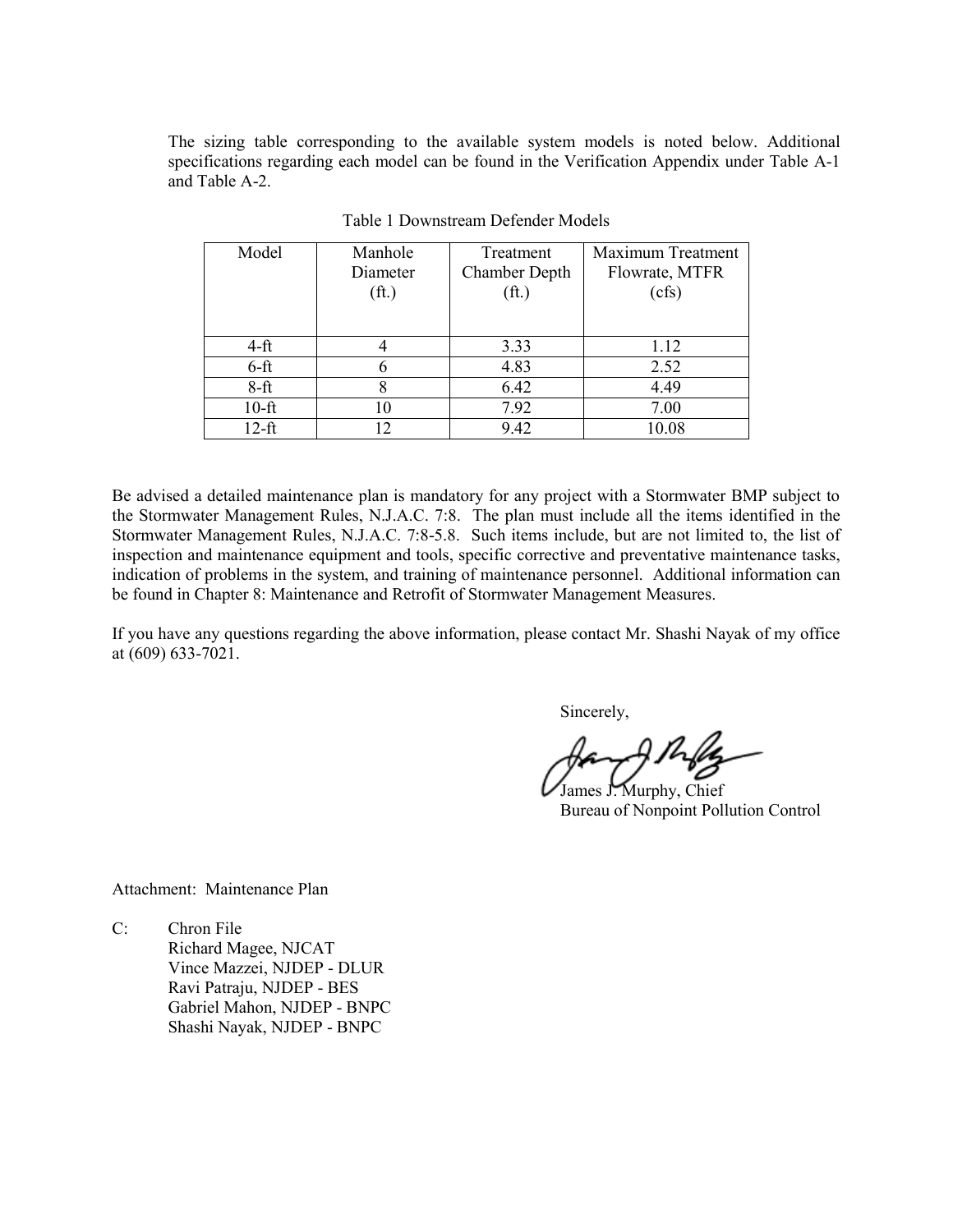



# Downstream Defender®

**Stormwater Treatment System** 

**Operation and Maintenance Manual**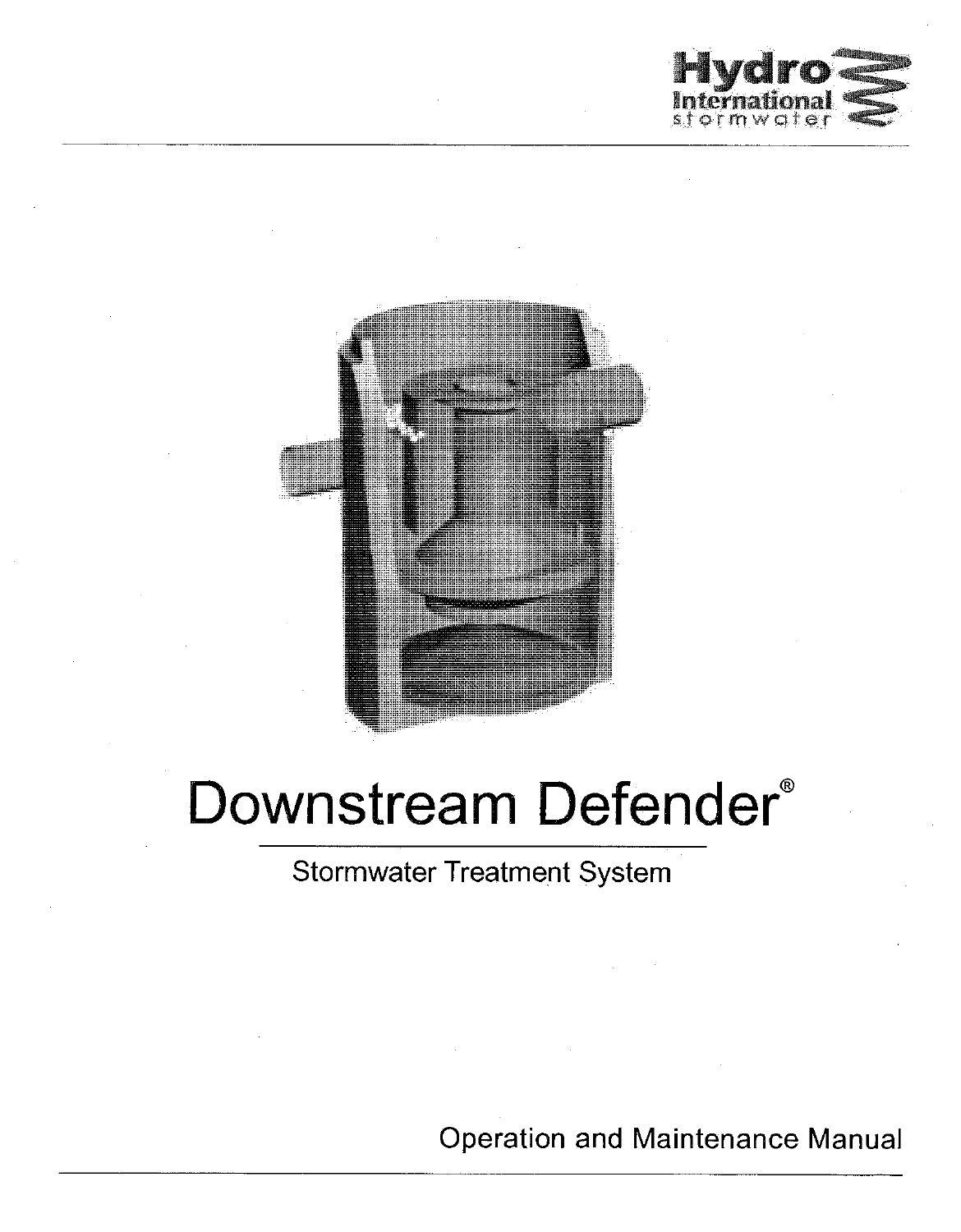$\overline{3}$ 

### **Table of Contents**

| 3 | Downstream Defender by Hydro International         |
|---|----------------------------------------------------|
|   | - Benefits of the Downstream Defender              |
|   | - Applications                                     |
|   | - Downstream Defender Components                   |
| 4 | Operation                                          |
|   | - Introduction                                     |
|   | - Pollutant Capture and Retention                  |
|   | - Wet Sump                                         |
|   | - Blockage Protection                              |
| 4 | Maintenance                                        |
|   | - Overview                                         |
|   | - Determining You Maintenance Schedule             |
| 5 | <b>Maintenance Procedures</b>                      |
|   | - Inspection                                       |
|   | - Floatables and Sediment Cleanout                 |
| 8 | Downstream Defender Installation Log               |
| 9 | Downstream Defender Inspection and Maintenance Log |

COPYRIGHT STATEMENT: The contents of this manual, including the drawings and specifications contained herein or annexed hereto, are intended for the use of the recipient to whom the document and all associated information are directed. Hydro International plc owns the copyright of this document (including any drawings or graphics), which is supplied in confidence. It must not be used for any purpose other than that for which it is supplied and must not be reproduced, in whole or in part stored in a retrieval system or transmitted in any form or by any means without prior permission in writing from Hydro International plc. Downstream Defender is a trademarked hydrodynamic vortex separation device of Hydro International plc. A patent covering the Downstream Defender has been granted.

DISCLAIMER: Information and data contained in this manual is exclusively for the purpose of assisting in the operation and maintenance of Hydro International plc's Downstream Defender. No warranty is given nor can liability be accepted for use of this information for any other purpose. Hydro International plc have a policy of continuous product development and reserve the right to amend specifications without notice.

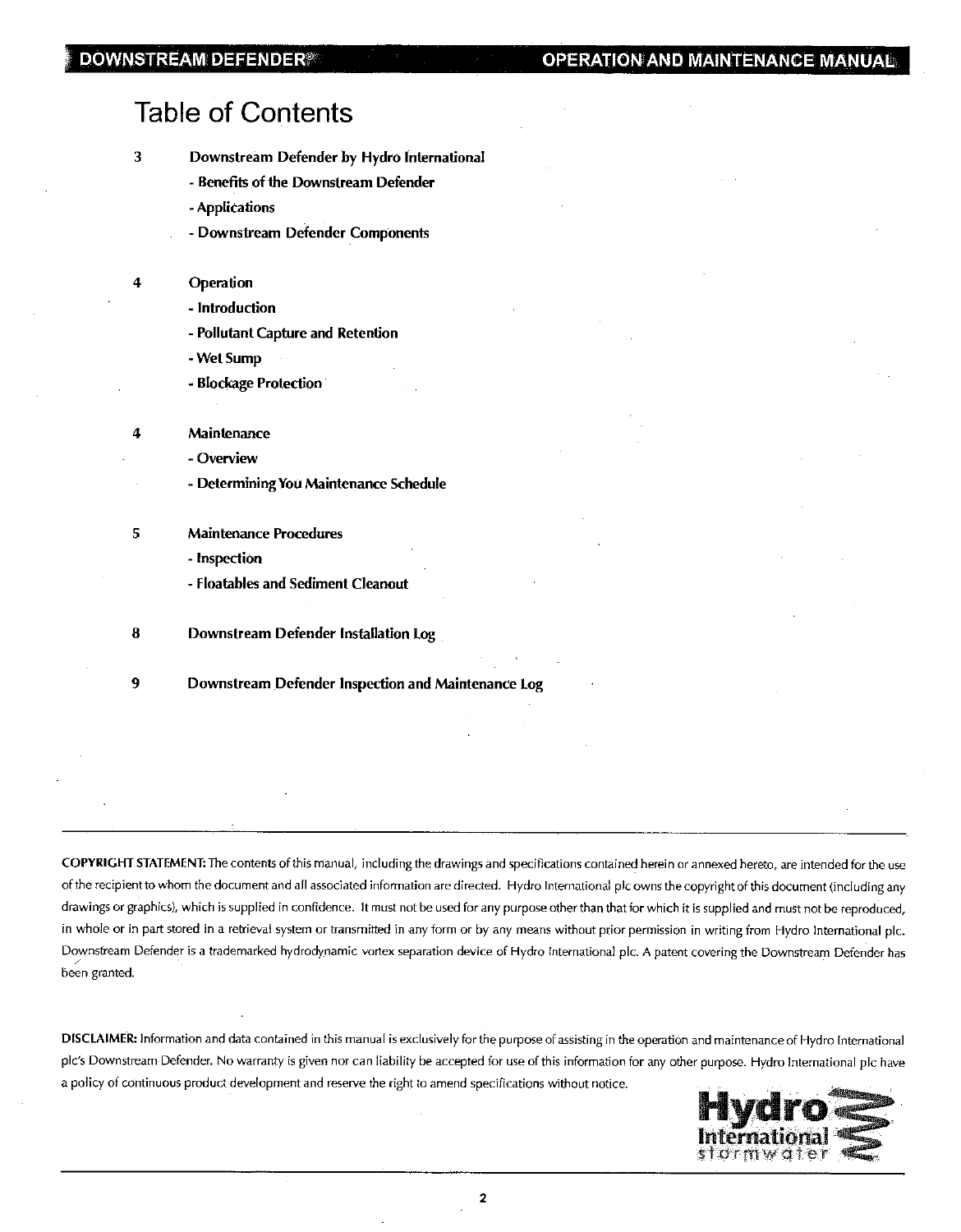#### **OPERATION AND MAINTENANCE MANUAL**

### Downstream Defender<sup>®</sup> by Hydro International

The Downstream Defender is an advanced Hydrodynamic Vortex Separator designed to provide high removal efficiencies of settleable solids and their associated pollutants, oil, and floatables over a wide range of flow rates.

The Downstream Defender has unique, flow-modifying internal components developed from extensive full-scale testing, CFD modeling and over thirty years of hydrodynamic separation experience in wastewater, combined sewer and stormwater applications. These internal components distinguish the Downstream Defender from simple swirl-type devices and conventional oil/grit separators by minimizing turbulence and headlosses, enhancing separation, and preventing washout of previously stored pollutants.

The high removal efficiencies and inherent low headlosses of the Downstream Defender allow for a small footprint making it a compact and economical solution for the treatment of non-point source pollution.

#### BENEFITS OF THE DOWNSTREAM DEFENDER

- Removes sediment, floatables, oil and grease
- No pollutant washouts
- Small footprint
- No loss of treatment capacity between clean-outs
- Low headloss
- Efficient over a wide ranges of flows
- Easy to install
- Low maintenance

#### **APPLICATIONS**

- New developments and retrofits
- Utility yards
- Streets and roadways
- Parking lots
- Pre-treatment for filters, infiltration and storage
- Industrial and commercial facilities
- Wetlands protection

#### DOWNSTREAM DEFENDER COMPONENTS

- 1. Central Access Port
- 2. Floatables Access Port (6-ft., 8-ft. and 10-ft. models only)
- **Dip Plate** 3.
- 4. Tangential Inlet
- 5. Center Shaft
- **Center Cone** 6.
- 7. Benching Skirt
- 8. Floatables Lid
- 9. Outlet Pipe
- 10. Floatables Storage
- 11. Isolated Sediment Storage Zone

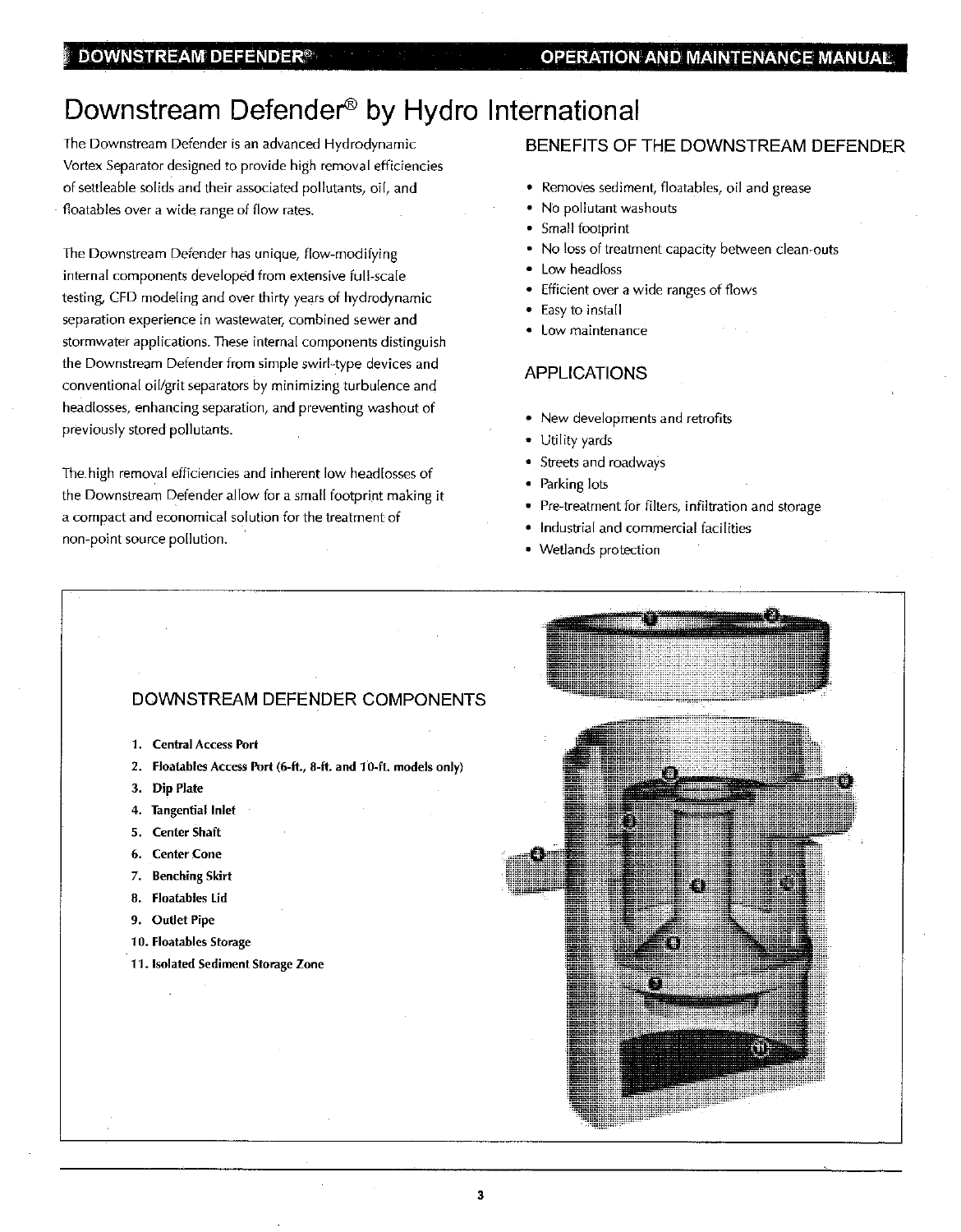

### Operation

#### **INTRODUCTION**

The Downstream Defender operates on simple fluid hydraulics. It is self-activating, has no moving parts, no external power requirement and is fabricated with durable non-corrosive components. No manual procedures are required to operate the unit and maintenance is limited to monitoring accumulations of stored pollutants and periodic clean-outs. The Downstream Defender has been designed to allow for easy and safe access for inspection/monitoring and clean-out procedures. Entry into the unit or removal of the internal components is not necessary for maintenance, thus safety concerns related to confined-space-entry are avoided.

#### POLLUTANT CAPTURE AND RETENTION

The internal components of the Downstream Defender have been designed to protect the oil, floatables and sediment storage volumes so that separator performance is not reduced as pollutants accumulate between clean-outs. Additionally, the Downstream Defender is designed and installed into the storm drain system so that the vessel remains wet between storm events. Oil and floatables are stored on the water surface in the outer annulus separate from the sediment storage volume in the sump of the unit providing the option for separate oil disposal, and accessories such as adsorbant pads. Since the oil/floatables and sediment storage volumes are isolated from the active separation region, the potential for re-suspension and washout of stored pollutants between clean-outs is minimized.

#### **WET SUMP**

The sump of the Downstream Defender retains a standing water level between storm events. The water in the sump prevents stored sediment from solidifying in the base of the unit. The clean-out procedure becomes more difficult and labor intensive if the system allows fine sediment to dry-out and consolidate. Dried sediment must be manually removed by maintenance crews. This is a labor intensive operation in a hazardous environment.

#### **BLOCKAGE PROTECTION**

The Downstream Defender has large clear openings and no internal restrictions or weirs, minimizing the risk of blockage and hydraulic losses. In addition to increasing the system headloss, orifices and internal weirs can increase the risk of blockage within the unit.

### Maintenance

#### **OVERVIEW**

The Downstream Defender protects the environment by removing a wide range of pollutants from stormwater runoff. Periodic removal of these captured pollutants is essential to the continuous, longterm functioning of the Downstream Defender. The Downstream Defender will capture and retain sediment and oil until the sediment and oil storage volumes are full to capacity. When sediment and oil storage capacities are reached, the Downstream Defender will no longer be able to store removed sediment and oil. Maximum pollutant storage capacities are provided in Table 1.



Figure 1: Pollutant storage volumes of the Downswtream Defender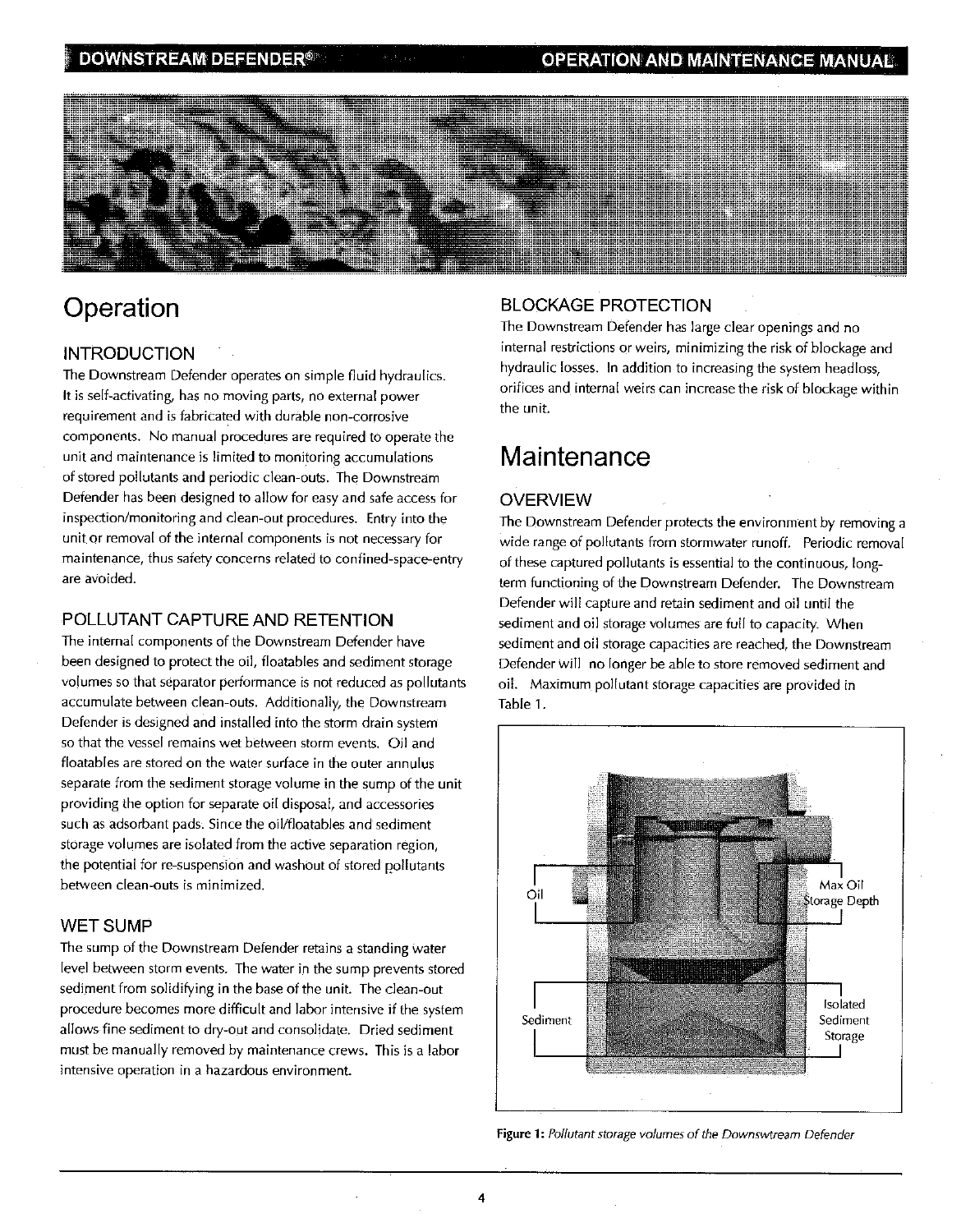The Downstream Defender allows for easy and safe inspection, monitoring and clean-out procedures. A commercially or municipally owned sump-vac is used to remove captured sediment and floatables. Access ports are located in the top of the manhole. On the 6-ft, 8-ft and 10-ft units, the floatables access port is above the outlet pipe between the concrete manhole wall and the dip plate. The sediment removal access ports for all Downstream Defender models are located directly over the hollow center shaft.

Maintenance events may include Inspection, Oil & Floatables Removal, and Sediment Removal. Maintenance events do not require entry into the Downstream Defender, nor do they require the internal components of the Downstream Defender to be removed. In the case of inspection and floatables removal, a vactor truck is not required. However, a vactor truck is required if the maintenance event is to include oil removal and/or sediment removal.

#### DETERMINING YOUR MAINTENANCE SCHEDULE

The frequency of cleanout is determined in the field after installation. During the first year of operation, the unit should be inspected every six months to determine the rate of sediment and floatables accumulation. A simple probe such as a Sludge Judge® can be used to determine the level of accumulated solids stored in the sump. This information can be recorded in the maintenance log (see page 9) to establish a routine maintenance schedule.

The vactor procedure, including both sediment and oil/flotables removal, for a 6-ft Downstream Defender typically takes less than 30 minutes and removes a combined water/oil volume of about 500 gallons.

#### **INSPECTION PROCEDURES**

Inspection is a simple process that does not involve entry into the Downstream Defender. Maintenance crews should be familiar with the Downstream Defender and its components prior to inspection.

#### **SCHEDULING**

- It is important to inspect your Downstream Defender every six months during the first year of operation to determine your site-specific rate of pollutant accumulation
- Typically, inspection may be conducted during any season of the year
- Sediment removal is not required unless sediment depths exceed 75% of maximum clean-out depths stated in Table 1

#### RECOMMENDED EQUIPMENT

- Safety Equipment and Personal Protective Equipment (traffic cones, work gloves, etc.)
- Crow bar or other tool to remove grate or lid
- Pole with skimmer or net
- Sediment probe (such as a Sludge Judge®)
- Trash bag for removed floatables
- · Downstream Defender Maintenance Log

| Downstream Defender Pollutant Storage Capacities and Max. Cleanout Depths |                   |                        |                                  |                             |                               |
|---------------------------------------------------------------------------|-------------------|------------------------|----------------------------------|-----------------------------|-------------------------------|
| Unit Diameter                                                             | Total Oil Storage | Oil Clean-out<br>Depth | <b>Total Sediment</b><br>Storage | Sediment<br>Clean-out Depth | Max. Liquid<br>Volume Removed |
| (feet)                                                                    | (gallons)         | (inches)               | (gallons)                        | (inches)                    | (gallons)                     |
|                                                                           | 70                | $<$ 16                 | 141                              | < 18                        | 384                           |
| 6                                                                         | 216               | $<$ 23                 | 424                              | $24$                        | 1,239                         |
| 8                                                                         | 540               | $33$                   | 939                              | $30$                        | 2,884                         |
| 10                                                                        | 1,050             | $<$ 42                 | 1,757                            | $<$ 36                      | 5,546                         |
| 12                                                                        | 1,770             | $<$ 49                 | 2,970                            | $<$ 42                      | 9,460                         |

#### Table 1

#### **NOTES**

1. Refer to Dowmstream Defender Clean-out Detail (Fig. 1) for measurement of depths.

- 2. Oil accumulation is typically less than sediment, however, removal of oil and sediment during the same service is recommended.
- 3. Remove floatables first, then remove sediment storage volume.
- 4. Sediment removal is not required unless sediment depths exceed 75% of maximum clean-out depths stated in Table 1.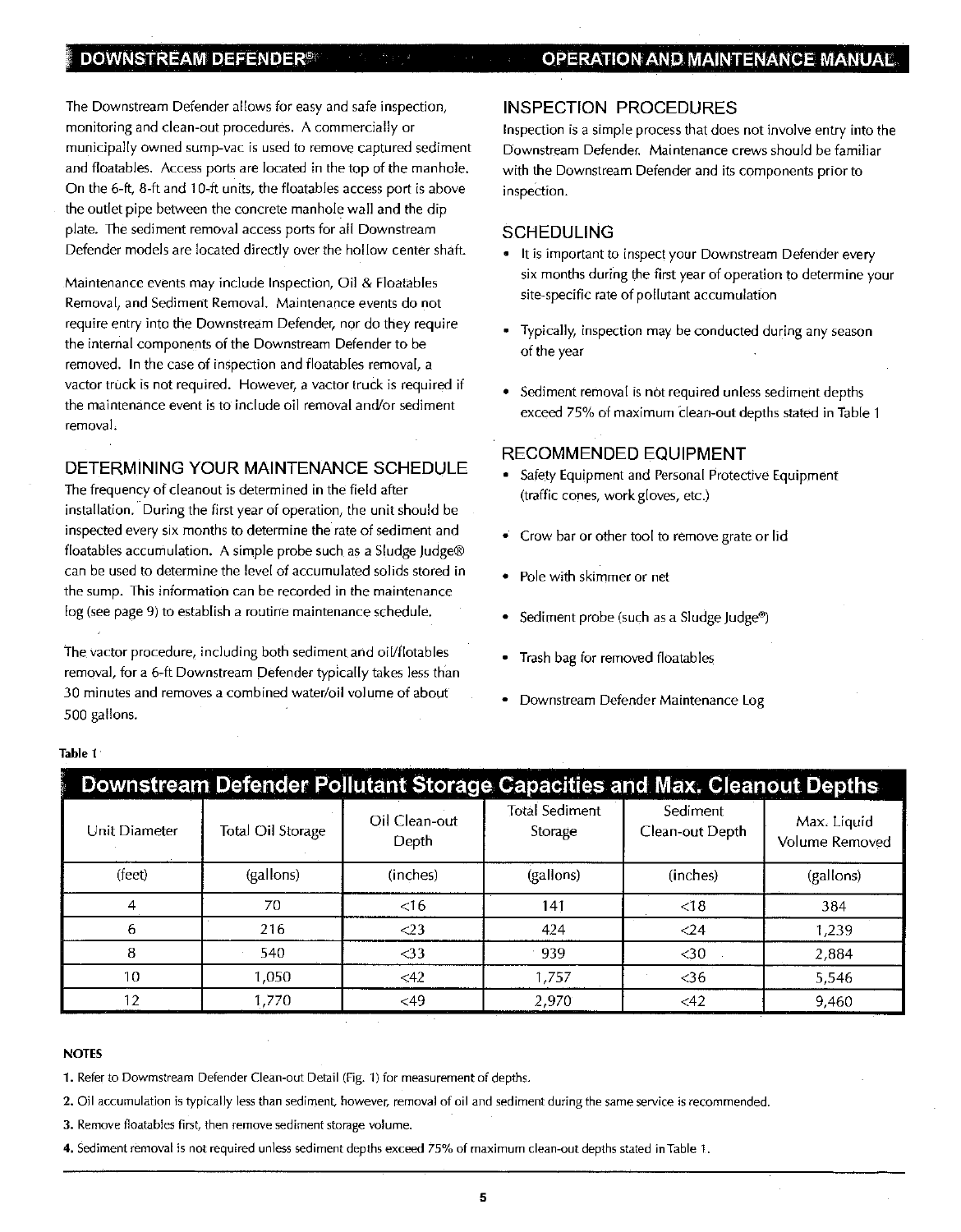#### **DOWNSTREAM DEFENDER® OPERATION AND MAINTENANCE MANUAL**









iligan d

Figure 6

- **INSPECTION PROCEDURES**
- 1. Set up any necessary safety equipment around the access port or grate of the Downstream Defender as stipulated by local ordinances. Safety equipment should notify passing pedestrian and road traffic that work is being done.
- 2. Remove the lids to the manhole. Figure 4. (NOTE: The 4-ft Downstream Defender® will only have one lid).
- 3. Without entering the vessel, look down into the chamber to inspect the inside. Make note of any irregularities. See Figure 7 and 8 for typical inspection views.
- 4. Without entering the vessel, use the pole with the skimmer net to remove floatables and loose debris from the outer annulus of the chamber.
- 5. Using a sediment probe such as a Sludge Judge®, measure the depth of sediment that has collected in the sump of the vessel. Figure 5.
- 6. On the Maintenance Log (see page 9), record the date, unit location, estimated volume of floatables and gross debris removed, and the depth of sediment measured. Also note any apparent irregularities such as damaged components or blockages.
- 7. Securely replace the grate or lid.
- 8. Take down safety equipment.
- 9. Notify Hydro International of any irregularities noted during inspection.

#### FLOATABLES AND SEDIMENT CLEANOUT

Floatables cleanout is typically done in conjunction with sediment removal. A commercially or municipally owned sump-vac is used to remove captured sediment and floatables. Figure 6.

Floatables and loose debris can also be netted with a skimmer and pole. The access port located at the top of the manhole provides unobstructed access for a vactor hose and skimmer pole to be lowered to the base of the sump.

#### **SCHEDULING**

- Floatables and sump cleanout are typically conducted once a year during any season.
- If sediment depths are greater than 75% of maximum clean-out depths stated in Table 1, sediment removal is required.
- · Floatables and sump cleanout should occur as soon as possible following a spill in the contributing drainage area.



Figure 7: View over Center Shaft into sediment storage Zone



Figure 8: View of outer annulus of floatables and oil collection zone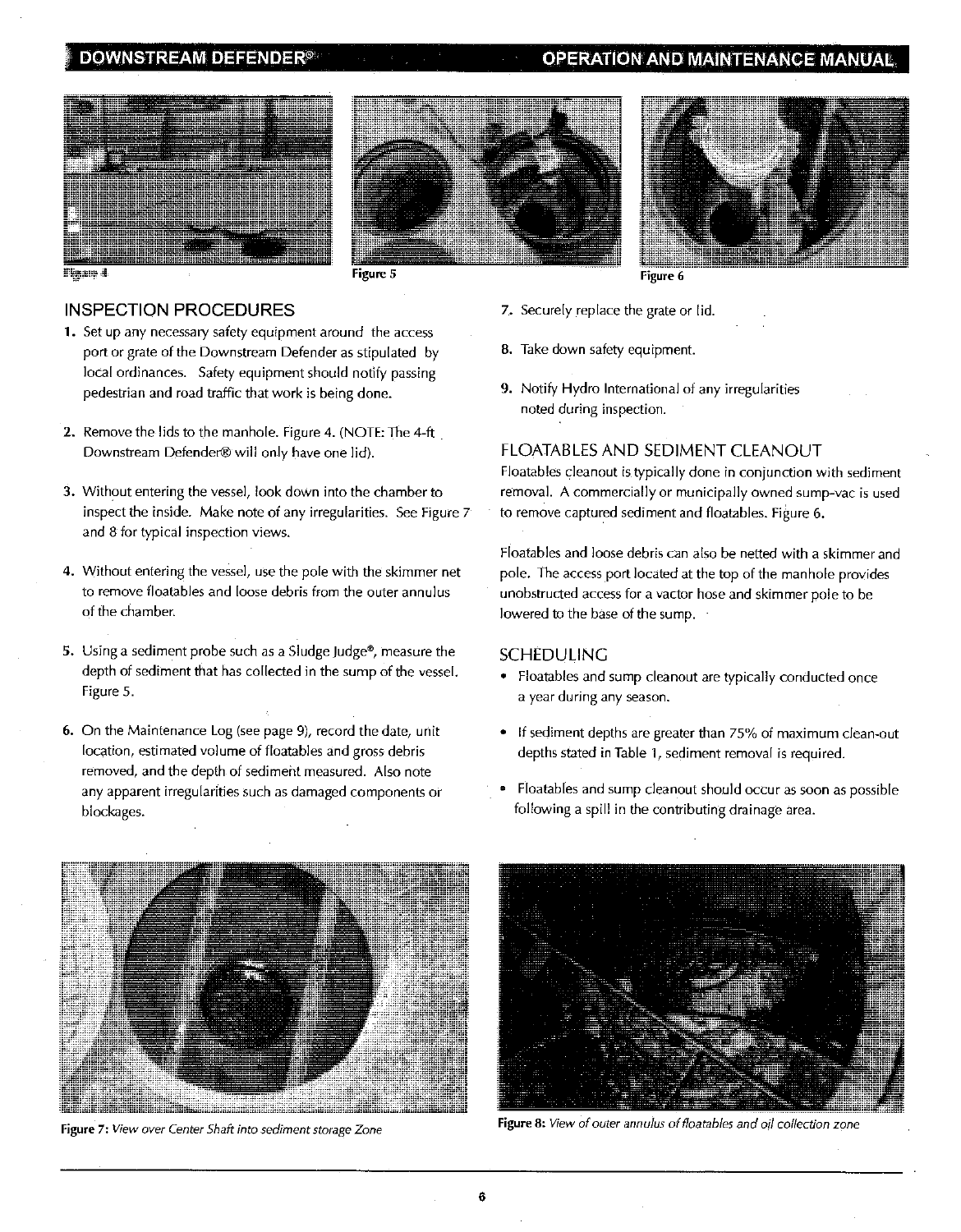### **DOWNSTREAM DEFENDER<sup>®</sup>**

#### **RECOMMENDED EQUIPMENT**

- Safety Equipment (traffic cones, etc)
- Crow bar or other tool to remove grate or lid
- Pole with skimmer or net (if only floatables are being removed)
- Sediment probe (such as a Sludge Judge®)
- Vactor truck (6-inch flexible hose recommended)
- · Downstream Defender Maintenance Log

#### FLOATABLES AND SEDIMENT CLEAN OUT **PROCEDURES**

- 1. Set up any necessary safety equipment around the access port or grate of the Downstream Defender as stipulated by local ordinances. Safety equipment should notify passing pedestrian and road traffic that work is being done.
- 2. Remove the lids to the manhole (NOTE: The 4-ft Downstream Defender® will only have one lid).
- 3. Without entering the vessel, look down into the chamber to inspect the inside. Make note of any irregularities.
- 4. Using the Floatables Port for access, remove oil and floatables stored on the surface of the water with the vactor hose or the skimmer net. Figure 9.
- 5. Using a sediment probe such as a Sludge Judge®, measure the depth of sediment that has collected in the sump of the vessel and record it in the Maintenance Log (page 9).
- 6. Once all floatables have been removed, drop the vactor hose to the base of the sump via the Central Access Port. Vactor out the sediment and gross debris off the sump floor. Figure 6.

#### **OPERATION AND MAINTENANCE MANUAL**

- 7. Retract the vactor hose from the vessel.
- 8. On the Maintenance Log provided by Hydro International, record the date, unit location, estimated volume of floatables and gross debris removed, and the depth of sediment measured. Also note any apparent irregularities such as damaged components or blockages.
- 9. Securely replace the grate or lid.



Figure 9: Floatables and sediment are removed with a vactor hose

### Maintenance at a Glance

| <b>ACTIVITY</b>               | <b>FREQUENCY</b>                                                                                                                                                                                        |
|-------------------------------|---------------------------------------------------------------------------------------------------------------------------------------------------------------------------------------------------------|
| Inspection                    | - Regularly during first year of installation<br>- Every 6 months after the first year of installation                                                                                                  |
| Oil and Floatables<br>Removal | - Once per year, with sediment removal<br>- Following a spill in the drainage area                                                                                                                      |
| Sediment Removal              | - Once per year or as needed<br>- Following a spill in the drainage area                                                                                                                                |
|                               | NOTE: For most cleanouts it is not necessary to remove the entire volume of liquid in the vessel. Only removing the first few<br>inches of oils/floatables and the sediment storage volume is required. |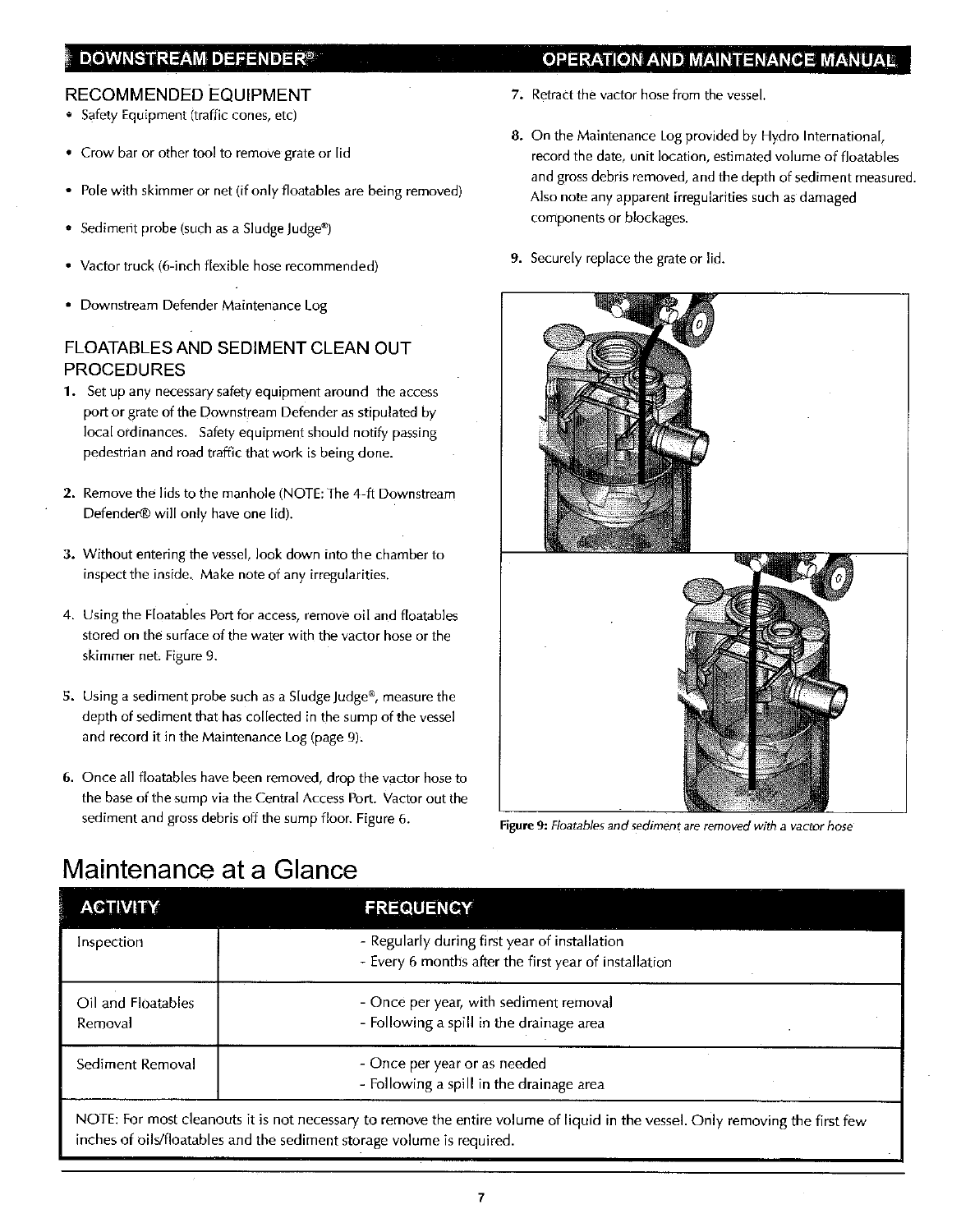

## Downstream Defender Installation Log

| HYDRO INTERNATIONAL REFERENCE NUMBER:                                                                                                                 |                                                                                                                                                                                                                                                                                                                                               |  |  |  |  |
|-------------------------------------------------------------------------------------------------------------------------------------------------------|-----------------------------------------------------------------------------------------------------------------------------------------------------------------------------------------------------------------------------------------------------------------------------------------------------------------------------------------------|--|--|--|--|
| SITE NAME:                                                                                                                                            |                                                                                                                                                                                                                                                                                                                                               |  |  |  |  |
| SITE LOCATION:<br><b>Contractor</b>                                                                                                                   | $\label{eq:2.1} \mathcal{L}(\mathcal{L}^{\mathcal{L}}_{\mathcal{L}}(\mathcal{L}^{\mathcal{L}}_{\mathcal{L}}(\mathcal{L}^{\mathcal{L}}_{\mathcal{L}}(\mathcal{L}^{\mathcal{L}}_{\mathcal{L}}(\mathcal{L}^{\mathcal{L}}_{\mathcal{L}}(\mathcal{L}^{\mathcal{L}}_{\mathcal{L}}(\mathcal{L}^{\mathcal{L}}_{\mathcal{L}})))$<br>and the control of |  |  |  |  |
| OWNER:                                                                                                                                                | CONTRACTOR:<br>$\sim 10^{11}$ km s $^{-1}$ .<br>$\sim 100$                                                                                                                                                                                                                                                                                    |  |  |  |  |
| <b>CONTACT NAME:</b>                                                                                                                                  | <b>CONTACT NAME:</b><br>$\label{eq:2.1} \mathcal{F}^{(2)}(t) = \mathcal{F}^{(2)}(t) \mathcal{F}^{(2)}(t)$<br>$\Delta \phi$                                                                                                                                                                                                                    |  |  |  |  |
| <b>COMPANY NAME:</b><br>$\sim$<br>$\mathcal{L}_{\text{max}}$ and $\mathcal{L}_{\text{max}}$ and $\mathcal{L}_{\text{max}}$<br>$\sim 100$ km s $^{-1}$ | <b>COMPANY NAME:</b><br>$\sim 100$                                                                                                                                                                                                                                                                                                            |  |  |  |  |
| ADDRESS.<br>$\sim 100$ km s $^{-1}$<br><b>Contractor</b>                                                                                              | ADDRESS:                                                                                                                                                                                                                                                                                                                                      |  |  |  |  |
| TELEPHONE:                                                                                                                                            | TELEPHONE.                                                                                                                                                                                                                                                                                                                                    |  |  |  |  |
| FAX:                                                                                                                                                  | FAX:<br>$\mathcal{L}^{\mathcal{L}}(\mathcal{L}^{\mathcal{L}})$ and $\mathcal{L}^{\mathcal{L}}(\mathcal{L}^{\mathcal{L}})$ and $\mathcal{L}^{\mathcal{L}}(\mathcal{L}^{\mathcal{L}})$                                                                                                                                                          |  |  |  |  |

**INSTALLATION DATE:**  $\prime$  $\overline{I}$ 

| <b>MODEL (CIRCLE ONE):</b> |  | 6-FT |  | 10-FT | <b>CUSTOM</b> |
|----------------------------|--|------|--|-------|---------------|
|----------------------------|--|------|--|-------|---------------|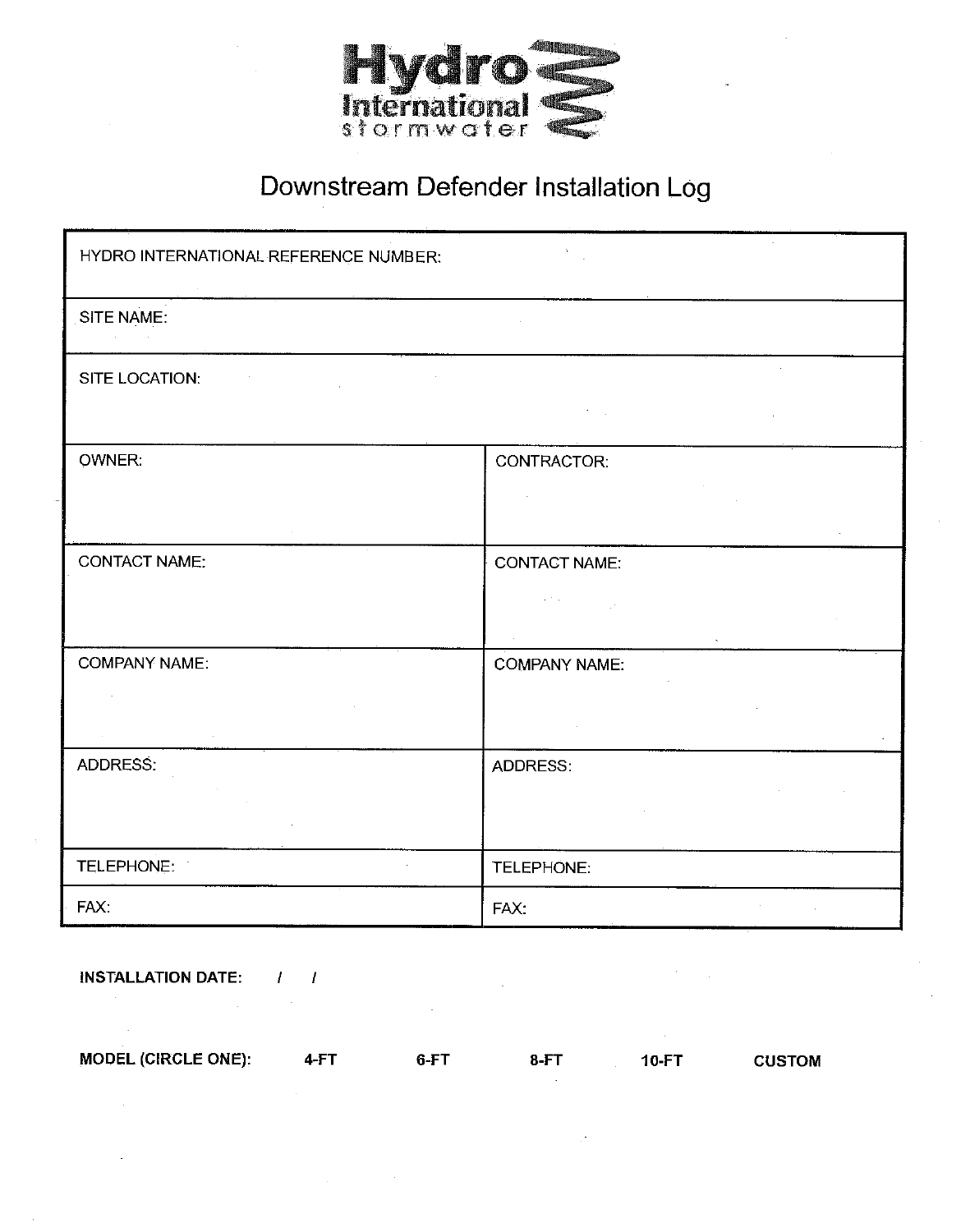

### Downstream Defender Inspection and Maintenance Log

| Date | Initials | Depth of<br>Floatables<br>and Oils | Sediment*<br>Depth<br>Measured | Volume of<br>Sediment<br>Removed | <b>Site Activity and Comments</b>                                                                                           |
|------|----------|------------------------------------|--------------------------------|----------------------------------|-----------------------------------------------------------------------------------------------------------------------------|
|      |          |                                    | $\sim$                         |                                  |                                                                                                                             |
|      | $\cdot$  |                                    |                                |                                  |                                                                                                                             |
|      |          |                                    |                                |                                  |                                                                                                                             |
|      |          |                                    |                                |                                  |                                                                                                                             |
|      |          |                                    |                                | $\vec{z}$                        |                                                                                                                             |
|      | $\chi$   |                                    |                                |                                  | $\sim$                                                                                                                      |
|      |          | ×                                  |                                |                                  |                                                                                                                             |
|      |          |                                    |                                |                                  |                                                                                                                             |
|      |          |                                    |                                |                                  |                                                                                                                             |
|      |          | $\mathcal{C}$                      |                                |                                  |                                                                                                                             |
|      |          |                                    |                                |                                  | $\cdot$                                                                                                                     |
|      |          |                                    |                                |                                  |                                                                                                                             |
|      |          |                                    |                                |                                  |                                                                                                                             |
|      |          |                                    |                                |                                  | $\sim$                                                                                                                      |
|      |          |                                    |                                |                                  | $\mathcal{L}_{\mathcal{A}}$ and $\mathcal{L}_{\mathcal{A}}$ and $\mathcal{L}_{\mathcal{A}}$ and $\mathcal{L}_{\mathcal{A}}$ |
|      |          |                                    |                                |                                  |                                                                                                                             |
|      |          | $\sim 100$                         |                                |                                  | $\sim 10^{11}$                                                                                                              |
|      |          |                                    |                                |                                  | $\mathcal{V}$ .                                                                                                             |

\*Note: Sediment removal is not required unless sediment depths exceed 75% of maximum clean-out depths stated in Table 1.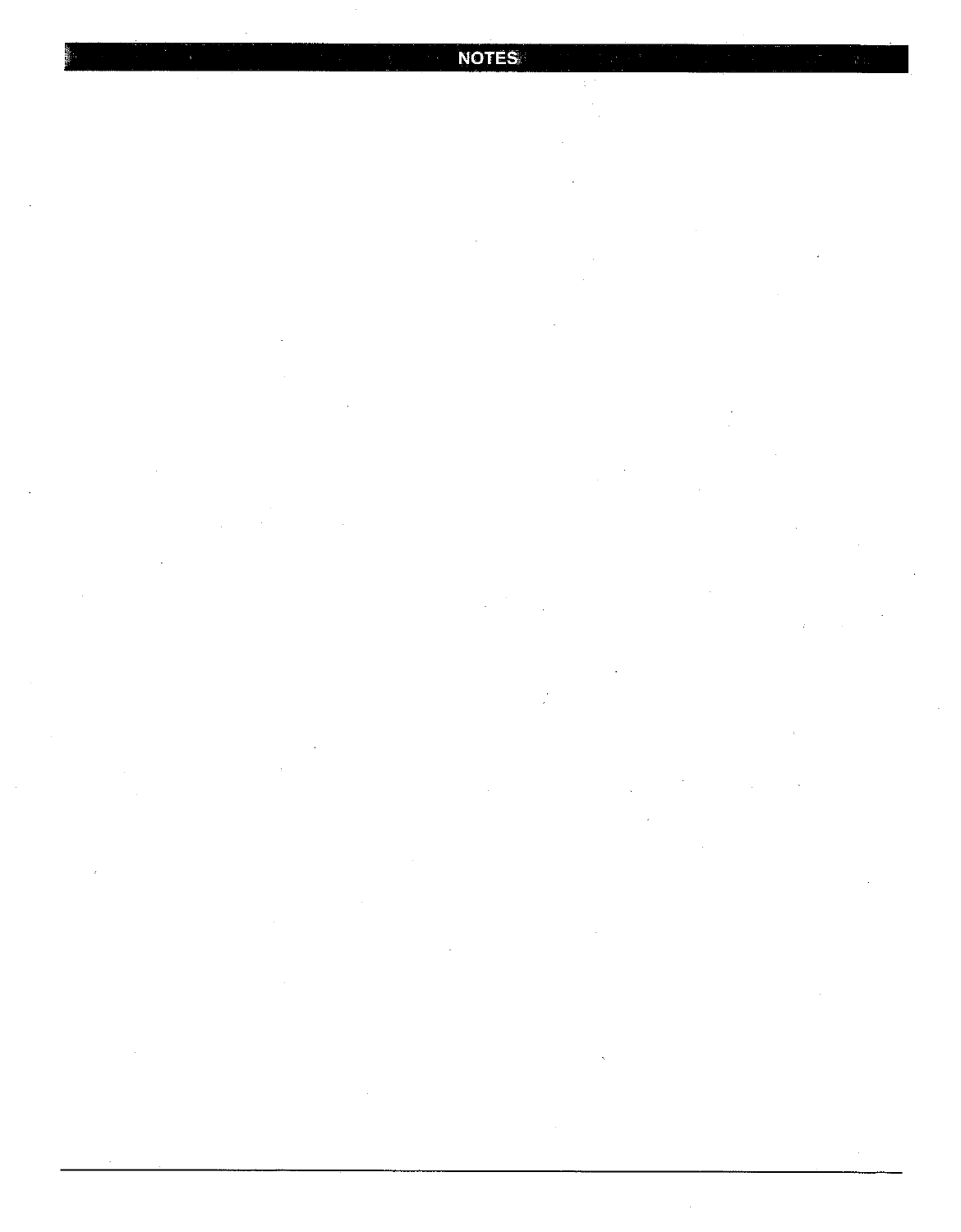**NOTES** 

 $\frac{1}{2}$